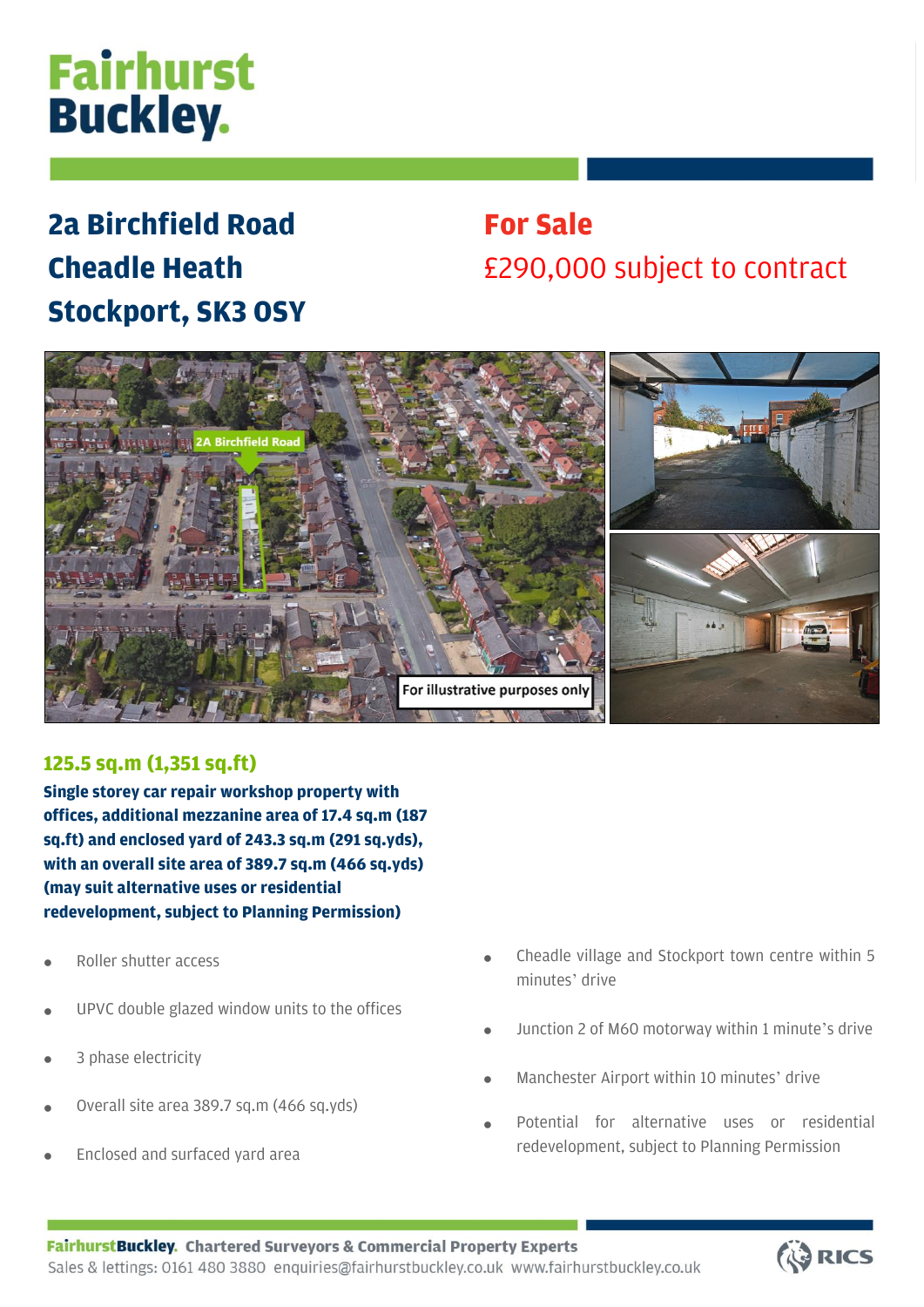#### **Location**

The property is located on Birchfield Road, just off Stockport Road in Cheadle Heath, between junctions 1 and 2 of the M60 motorway. The property adjoins local shops in the centre of Cheadle Heath and more extensive shopping, banking and restaurant facilities are available in the centres of Cheadle and Stockport, both of which are within 5 minutes' drive. There are also extensive retail and leisure facilities along the A34 corridor, including John Lewis, David Lloyd Leisure and Sainsbury's. Stockport benefits from a mainline rail link and Manchester Airport is within approximately 10 minutes' drive. (SatNav: SK3 0SY)

#### **Description**

A mainly single storey car repair workshop property with part rendered brickwork elevations and a profiled metal sheet roof covering. The offices benefit from UPVC double glazed window units. To the front of the property there is a surfaced and enclosed yard area.



#### **Ground Floor**

125.5 sq.m (1,351 sq.ft) gross internal area, including office 1, lobby, office 2, office 3 and main industrial/warehouse area with access via a roller shutter loading door providing an opening of 2.72 m (8' 11") and sink unit. A partitioned spray booth area has been constructed within the main industrial/warehouse area.



#### **Mezzanine Floor**

17.4 sq.m (187 sq.ft) gross internal area, including store area, stairwell and partitioned toilet area with WC and wash basin. In addition there is a further raised storage area.



#### **Car Parking/Yard**

To the front of the property there is a part covered, surfaced yard/car parking area, which is enclosed with brickwork walling and steel railings and provides an area of 243.3 sq.m (2,619 sq.ft/291 sq.yds). The yard is capable of accommodating 12/15 cars. Overall site area 389.7 sq.m (466 sq.yds).



#### **Eaves Height/Headroom**

Eaves height in the main bay 2.46 m minimum and 3.18 m maximum (8' 1" minimum and 10' 5" maximum).

#### **Services**

Available services include, 3 phase electricity, water and drainage.

#### **Energy Performance**

Energy Performance Asset Rating E-119. EPC available on request.

**Note:** Fairhurst Buckley for themselves and for the vendors or lessors of this property whose agents they are, give notice that: (1) the particulars are set out for the guidance only of intending purchasers or tenants, and do not constitute part of any offer or contract. (2) all details are given in good faith and are believed to be materially correct but any intending purchasers or tenants should not rely on them as statements of fact and must satisfy themselves as to the accuracy of each of them. (3) no person in the employ of Fairhurst Buckley has any authority to make representations or give any warranties in relation to this property.